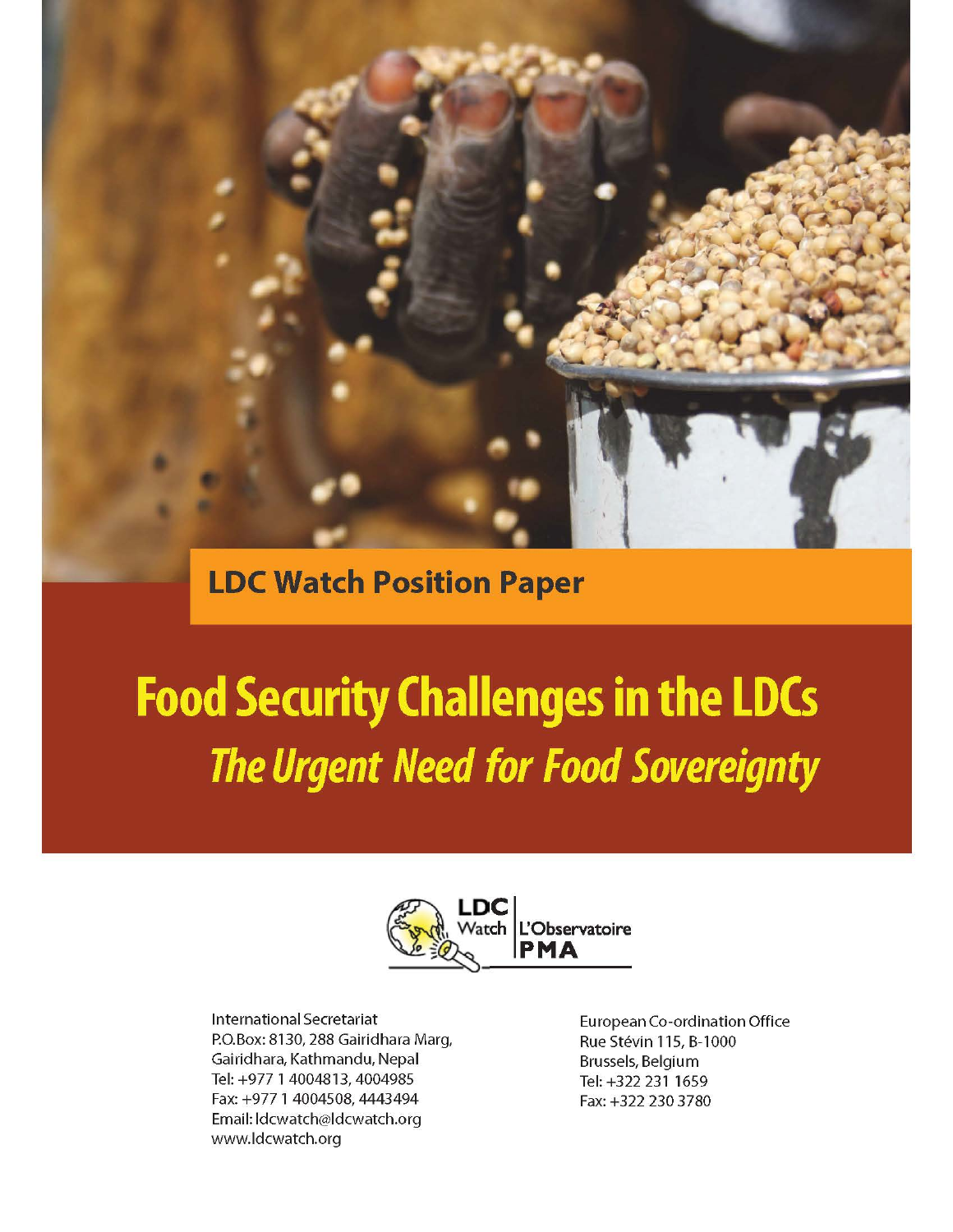# **Introduction**

Food Security remains a major issue for the Least Developed Countries (LDCs).The concept of food security came into being in the 1996 World Food Summit and our journey of attaining a world free of hunger began ever since. Despite the acknowledgement of need to remove hunger, the 2008 global food crisis ensued. Food security refers to the availability of food for all people, but it does not talk about the type, method or location of food production. The agro-industrial and market based approach led to an environment that allowed large food companies to control the food market. Neoliberal policies have forced countries to eliminate subsidies for their agricultural sector and remove protection of the local market, leaving small holder farmers vulnerable. Such a dire situation calls for an alternative paradigm: Food Sovereignty. It opposes the paradigm of globalised industrial agriculture and advocates for the right of a country to determine its production and consumption of food and the exemption of agriculture from global trade regimes such as the World Trade Organisation (WTO).This rights-based approach offers the opportunity to the vulnerable group of the population – the hungry and malnourished,the landless, the indigenous, marginalised, smallholders, fisher-folk and urban poor – to protect them from falling further into poverty and food insecurity trap. In addition, the impacts of climate change on food security will be most detrimental to the lives of the poor living in LDCs.

The Sustainable Development Goals (SDGs) aim to end all forms of hunger and malnutrition by 2030 making sure all people, especially children,have access to sufficient and nutritious food all year round. Similarly, The Istanbul Programme of Action for the LDCs for the decade 2011-2020 has targeted substantial progress in eradicating hunger in LDCs by 2020. The Mid Term Review (MTR) of IPoA recognised that low agricultural productivity and the availability and affordability of safe food remain major challenges in many of the LDCs. Some 210 million people of these countries, predominantly in rural areas, do not have access to sufficient, safe and nutritious food. Therefore, meeting SDGs in coherence with the IPoA is only possible through an approach that signifies the importance to protect smallholder farmers and women's sovereign rights to access to markets, secured land tenure and agricultural extension services. In many LDCs, agriculture has suffered from under-investment for several decades. There should be a significant increment in the agricultural investment as less than 7 per cent of total ODA going to the LDCs is allocated to agriculture. Lessons must be learnt from the 2008 global food crisis and there is an urgent need to reinvest in physical infrastructure, research and development, and scientific and technological development in the agriculture sector.

## **Trade Regimes and Market Reform for Food Security**

The claim that liberalised international food trade system will solve the problem of food security and malnutrition has brought about an environment that secures and enables transnational corporations and investors to invest at their will and has compelled small countries to dismantle the national laws on land tenure, seed and water that might be seen as interfering with the wish of the investors. This has enabled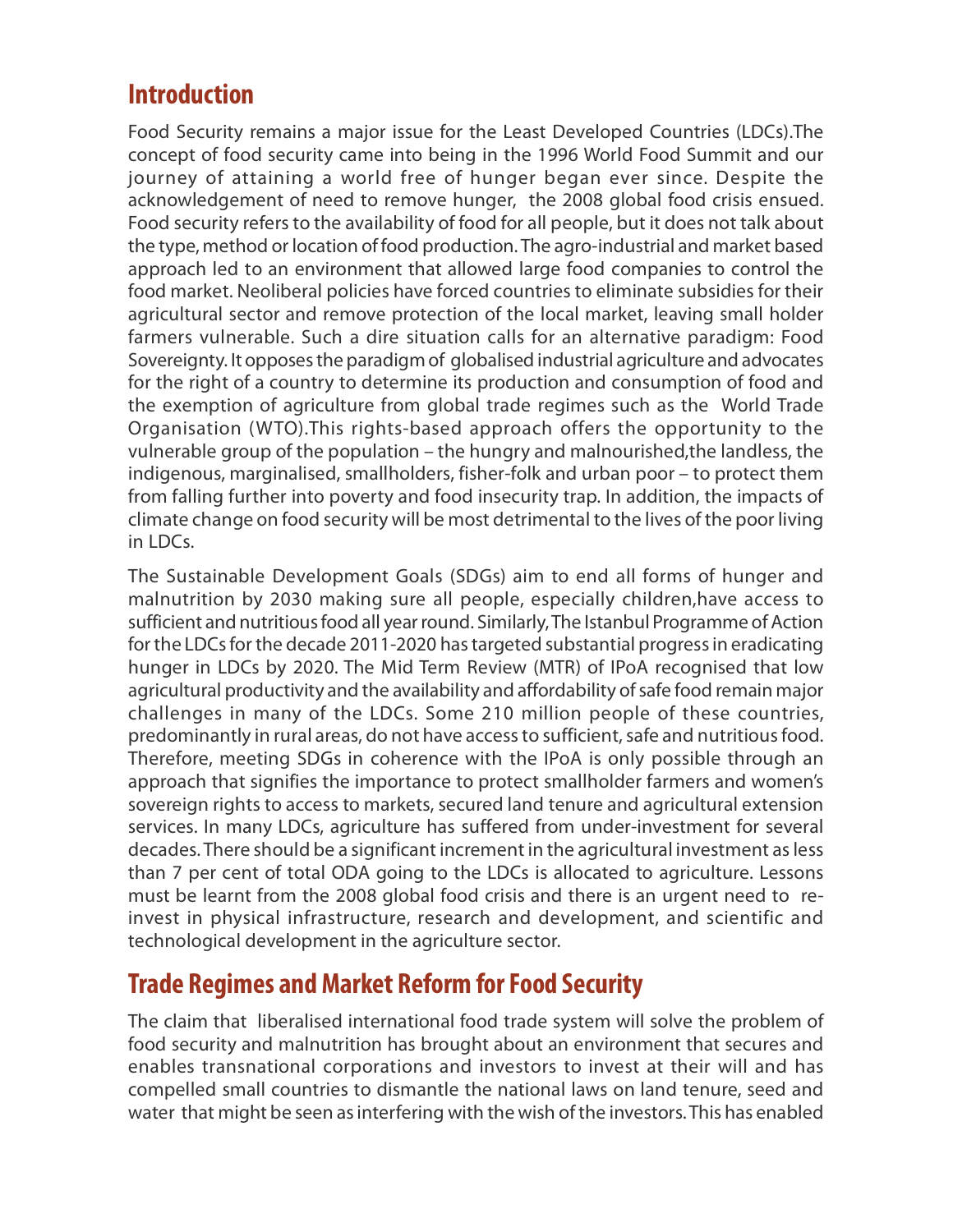such corporations and investors to make large scale purchases of agricultural land, control seed market and forbid traditional practices of seed exchange. For small scale food producers (family farmers, fisher folk, pastoralists, among others),this has caused systematic reduction in their access to resources and stunted their capacity to compete in the global food market.

Market based neo-liberal paradigm closely linked to interests of powerful enterprises asserts that hunger and malnutrition can be addressed through increased food production and liberalisation of food trade. One of the manifestations of this argument is that the LDC governments are under intense pressure from big agribusinesses, foreign transnational companies and Western governments to adopt Genetically Modified Organisms (GMOs) – organisms that have been biologically modified to incorporate genes with desired traits. It has been widely advocated that farming using traditional seeds can no longer suffice and GMO is touted as a major solution to hunger and mass poverty. But the effect of GMO on human health and environment is still untested. The use of GMOs seriously undermines food sovereignty since the campaign for GMO is a part of the neo-liberal agenda to place agricultural production in the hands of a few corporate giants through seed patents and denies small farmers control of production. It is to be realised that the problem of famine and starvation has very little to do with technology but almost everything to do with unequal access to land, water, affordable inputs, markets and other resources, and the argument that biotechnology in form of GMO will solve the problem does not hold much weight. Additionally, liberal policies of governments in low income countries to import agricultural products and inputs have discouraged small farmers to grow indigenous crops due to which indigenous knowledge is gradually disappearing. The imposition of neoliberalist agenda on agriculture reduces human right to food to 'right to calories' often in the form of food aid or assistance and neglects where and by whom food is produced and the social and cultural dimension of food. But food is not just any other commodity. Besides being a primary and necessary condition for human beings to survive and achieve nutrition well-being, it is also a social & cultural expression.

## **Need for Paradigm Shift**

Food security means that every child, woman, and man have right to food enough to eat each day; but the concept says nothing about where that food comes from or how it is produced and distributed. Meanwhile, food sovereignty is the right of people to define their own food and agriculture; to protect and regulate domestic agricultural production and trade in order to achieve the sustainable development goals. It questions the conceptual frontiers we are currently working in, and puts forward the right to sufficient, healthy and culturally appropriate food. It identifies who should control natural and productive resources and their uses; who should define food and nutrition and related policies; and who should regulate powerful economic and political actors including those at the international level. Food Sovereignty was an idea launched by La Via Campesina in 1996. Today, it is a global movement carried by a large diversity of social sectors such as the urban poor, environmental and consumer groups, women associations, fisher folks, pastoralists and many others. We need to operate under the paradigm of food sovereignty because it advocates for a system that values and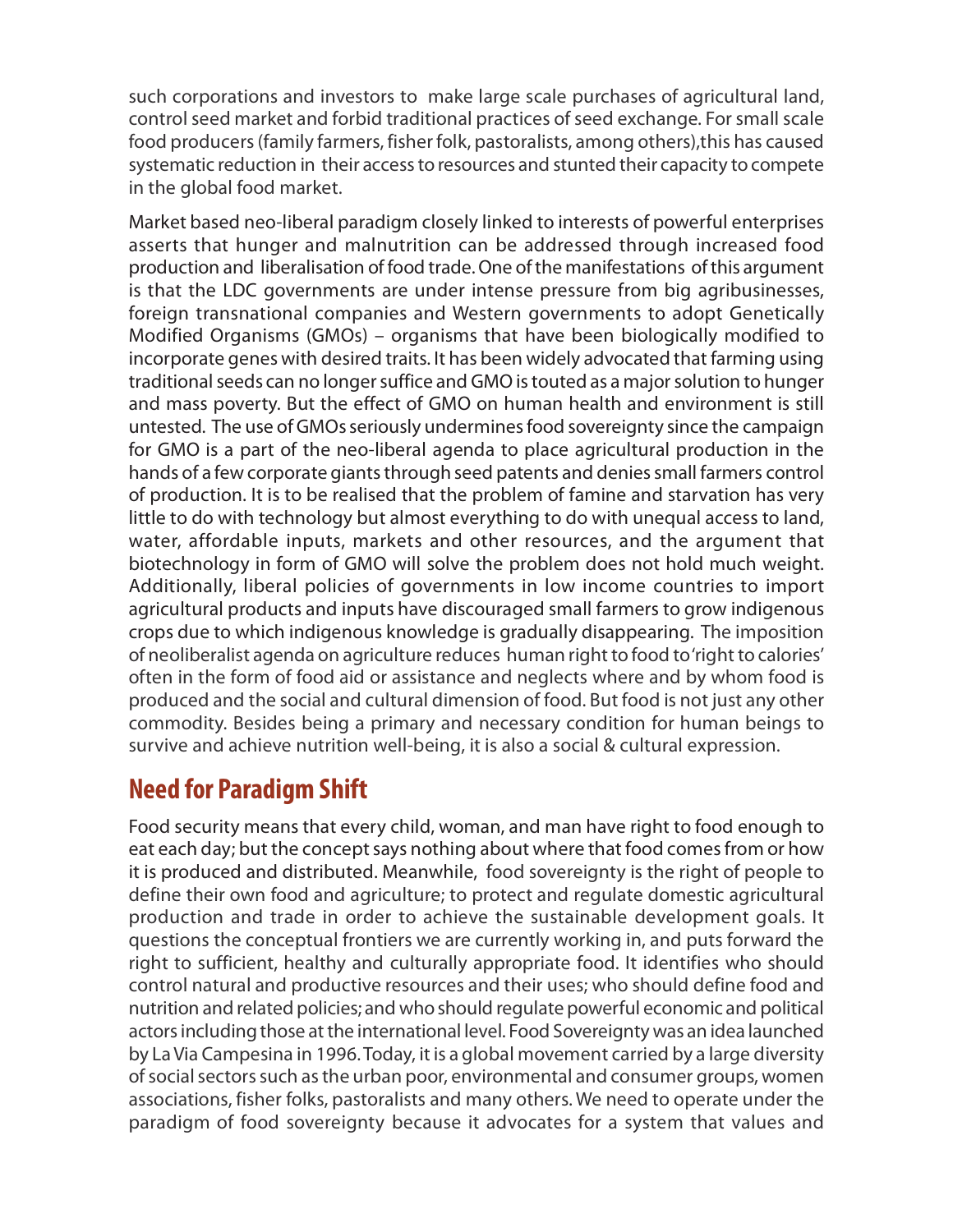supports the contributions, and upholds the rights of local food producers and rejects those policies that undervalue them or threatens their livelihood.

Food Sovereignty puts local food providers in control of land, water, forest, livestock, their territory and other resources. It localises food system by putting the producers and consumers at the centre of the decision making process. Smallholder farmers play a crucial role in eradicating food insecurity in LDCs, and therefore there is an urgent need to develop policies that empower them.

# **Food Crisis in Africa**

During the sixties Africa was not only self-sufficient in food, but was also a net food exporter. Today almost all countries in the continent are net food importers. Agriculture is in deep trouble in Africa and one of its root causes is the phasing out of government controls and support mechanisms under the structural adjustment programs. The goal of the program was to let the private investors take over and let the market take care of the supply and demand. It was expected that market would take care of the prices and quality of products would get better. But private investors were not able to step up and take the role that they were anticipated to take; a few who did also sought to focus more on commercial farming. Investments were made in highly unfavourable terms to the local farmers. This left behind the smallholders to fall in the vicious cycle of poverty and food insecurity.

An agriculture based on producing export goods was encouraged in order to generate foreign exchange earnings. This often led to overproduction that triggered price collapse in international markets. Examples of such instances are the large drop of international prices of cocoa due to large production in Ghana and collapse in coffee prices that contributed to food emergency in Ethiopia.

#### **Human right to Food: A Broader Issue**

Right to food has been declared as a basic human right in Universal Declaration of Human Rights, in the preamble of The Food and Agriculture Organisation, International Covenant on Economic, Social, Cultural Rights (General Comment No. 12: The Right to Adequate Food (Art. 11) 1999), and in the international forums of the World Food Summit. The right to adequate food is indivisibly linked to the inherent dignity of the human person and is indispensable for the fulfilment of other human rights enshrined in the International Bill of Human Rights. But, it does not tackle the root causes of food and nutrition insecurity; examples of these issues are: gender inequality, lack of access to education, unfair trade and trade agreements, and inadequate finance for development.

For instance, women play a decisive role in providing food security in households and communities. But limitations have been put upon majority of women around the world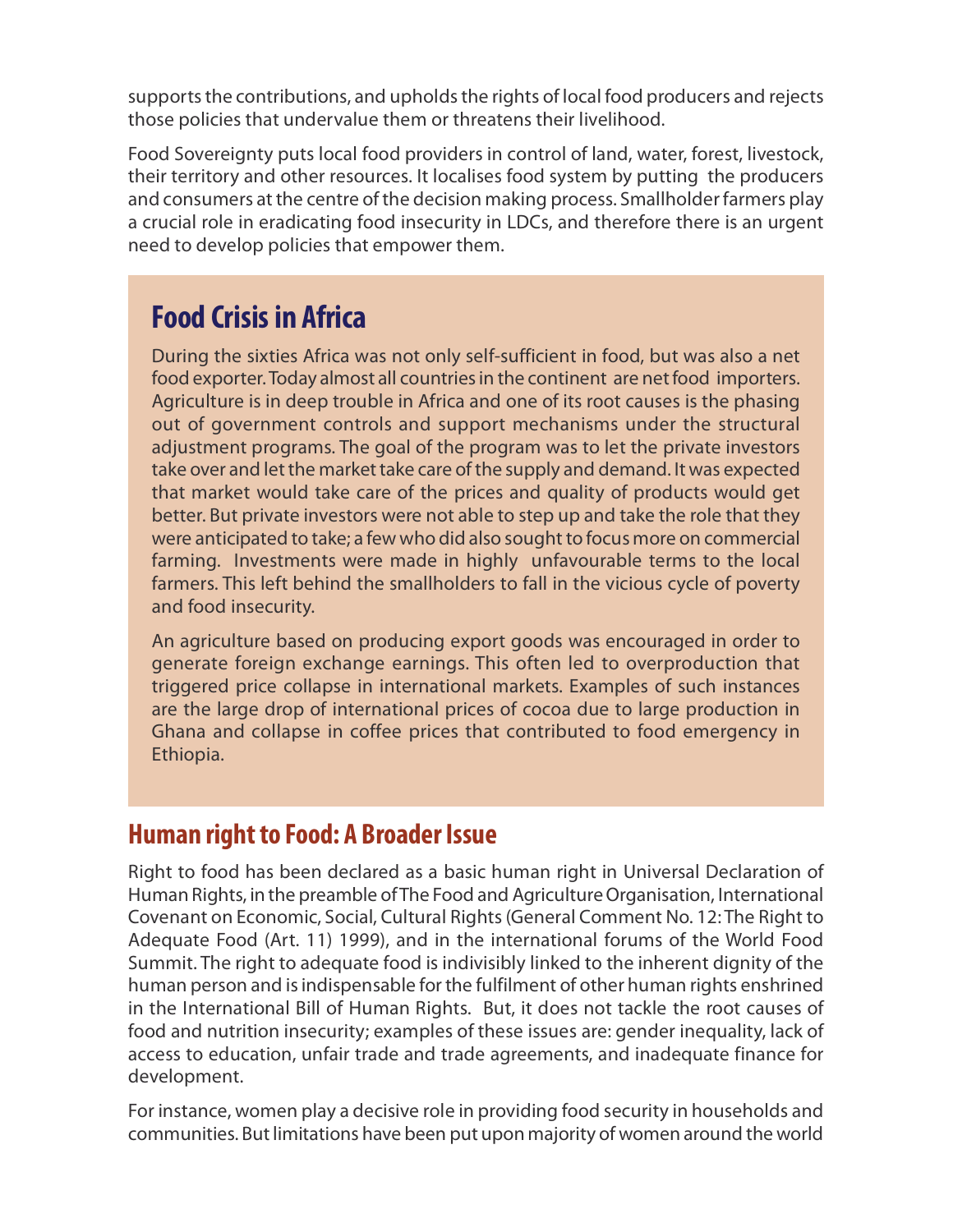in the roles they play in the society rather than recognising their human rights as equal to men. Women from regions affected by poverty suffer from discrimination as a mother and a daughter, and have less access to education, less autonomy, less access to policies and programs,and less participation in decisions at home and society. Empowerment of women is one of the strongest tools for tackling hunger and malnutrition issues.

If we want to achieve SDG Goal 2: End Hunger, achieve food security and improved nutrition, and promote sustainable agriculture, it is imperative that we make progress in other goals like goal 1: No poverty, goal 3:good health and well-being, goal 4:quality education, goal 5: gender equality and the like.

# **Impact of Climate Change on Food Crisis in Madagascar**

In September 2016, a joint assessment by the Ministry of Agriculture, the UN Food and Agriculture Organization and World Food Programme (WFP) found that 1.2 million people from the Southern region of Madagascar are food insecure, with 600,000 severely food insecure. Madagascar has the world's fourth highest rate of chronic malnutrition, which affects almost half of all children under five. Madagascar is also among the ten countries most vulnerable to natural disasters. A quarter of the population – 5 million people – live in areas highly prone to cyclones, floods or drought. Climate change and environmental degradation exacerbate these risks while the increasing fragility of the ecosystem intensifies vulnerability to shocks and food insecurity.

The impact of severe El Niño-induced drought on crop production in southern Madagascar is likely to persist in the coming years. Lack of sufficient rains in the southern region of Androy alone resulted in an 80% decline in maize production in 2016 compared with the already reduced levels of 2015.

Meanwhile, drought in Madagascar's southern regions had a significant negative impact on rice production, with production declines of between 25% and 60% reported in these regions, according to a new FAO/WFP report based on data collected in July and August 2016. The country's overall domestic production of maize and cassava went down by 19% and 16% below their respective five-year averages.

The impact of climate change on agricultural production has undermined human food security. Some 1.4 million people are estimated to be food insecure in 2016-17 in Madagascar's three southern regions of Androy, Anosy and Atsimo-Andrefana. Of these, around nearly 850,000 are acutely food insecure – meaning they are not able to meet their food needs and require urgent humanitarian assistance, according to the most recent Integrated Food Security Phase Classification (IPC) analysis for Madagascar (Demaree, 2016).

## **Challenges Posed by Climate Change**

Climate change exacerbates food insecurity in the already vulnerable LDCs. It also increases the frequency and intensity of some disasters such as droughts, floods and storms, which have widespread and critical adverse impacts on livelihoods. Climate change affects all dimensions of food security, food sovereignty and nutrition.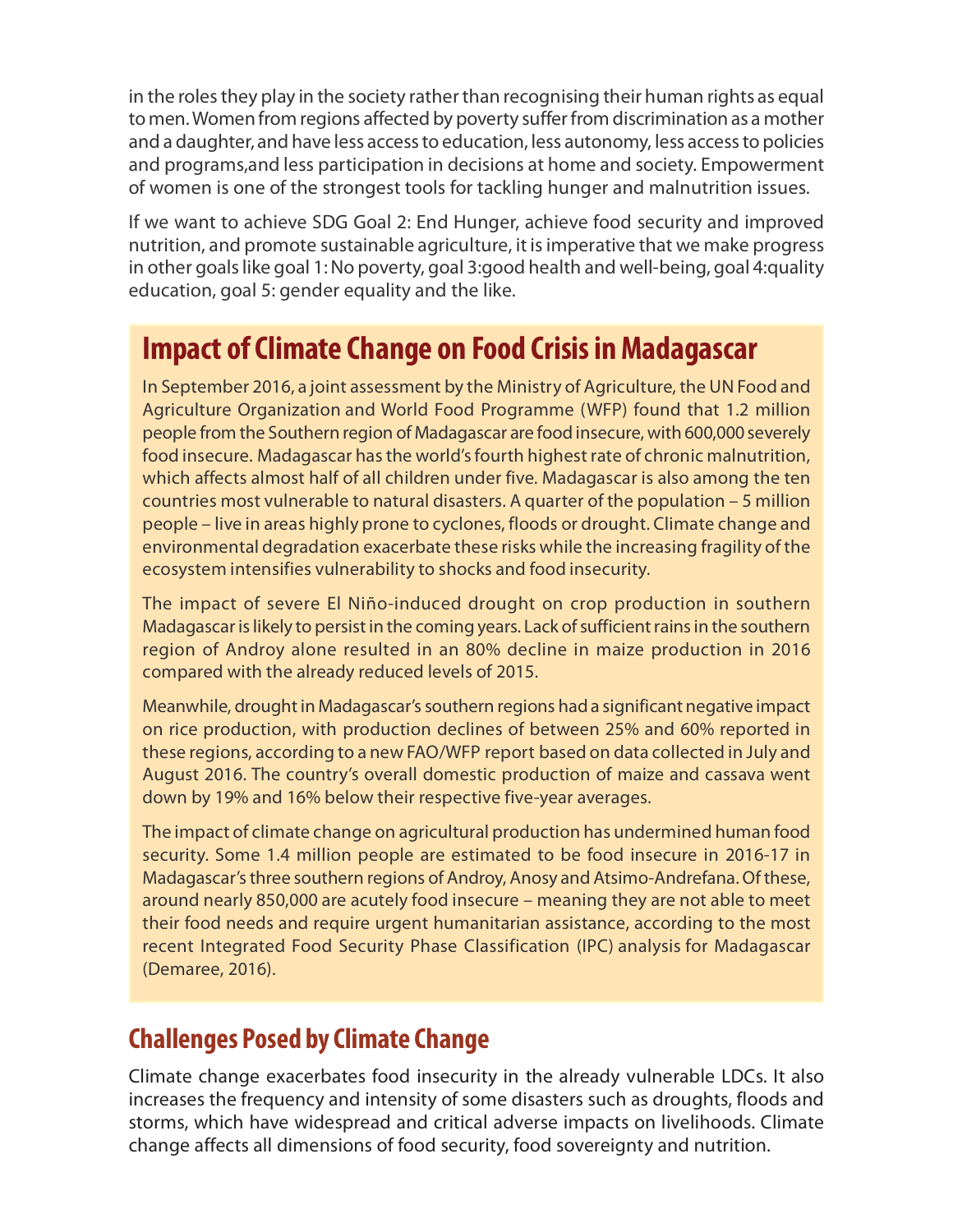The Paris Climate Accord has agreed to limit the average global rise in temperature to "well below 2 degree Celsius" above pre-indsutrial levels, which is extremely important because conservative calculations suggests that even a 1 degree Celsius increase in temperature decreases agricultural yield by 10 percent. However, the agreement simply recognised the importance of food security and ending hunger in its preamble. It does not do much to recognise the chronically hungry and food insecure people. The situation of the chronically hungry can only be addressed if food security is combined with food sovereignty and right to food. Extreme weather events and rising sea levels will have catastrophic impacts on food security in coastal regions, low lying countries and Small Island Developing States (SIDS). LDCs have realised the cruciality of adapting their food producing systems to the changing climate, as they have shown this by including a section on adaptation of agricultural sectors in their Intended Nationally Determined Contributions (INDCs). But it is high time to examine potential links between food sovereignty and climate risks and treat it as a priority in both national and international arena.

## **Attaining Food Sovereignty in LDCs: Policy Options**

Global Hunger Index 2017 indicates that countries mainly in Sub-Saharan Africa, where most of the LDCs are located, have the worst state of hunger as compared to the rest of the world. Eight countries, namely Central African Republic, Chad, Liberia, Madagascar, Sierraleone, Sudan, Zambia and Yemen suffer from 'extremely darming ' or 'alarming' levels of hunger (Global Hunger Index, 2017). Similarly, the United Nations has claimed that the world is currently facing the largest humanitarian crisis since the end of the second world war with more than 20 million people in four countries (Yemen, South Sudan, Somalia and Nigeria) facing starvation and famine. An immediate injection of funds of around USD 4.4 billion is said to be required to respond to the current situation of famine and starvation.

In the backdrop of the failure of ensuring food security to the hungry, it can be strongly argued that for attaining food security, a framework based on food sovereignty and human right to food must be created, rather than one based on international trade and global integration. The suggested policy options to attain food sovereignty are as follows:

- There needs to be a strong focus on Special and Differential Treatment (SDT). Within SDT, it should be easy for LDCs to invoke Special Safeguard Mechanism, an instrument that allows curbing of unforseen surges in the import of agriculture products from heavily subsidised countries in the North. Further, LDCs should have enough flexibility to designate appropriate number of products as Special Products and make these products eligible to flexible treatment. It is important to protect the poor and vulnerable farmers from adverse effects of import surge and price falls.
- Developed countries should reduce the subsidies that they give to their farmers whose over production continues to threaten the livelihoods of small and marginal farmers in the LDCs and developing countries. These farmers not only face unfair competition in their home markets from highly subsidised imports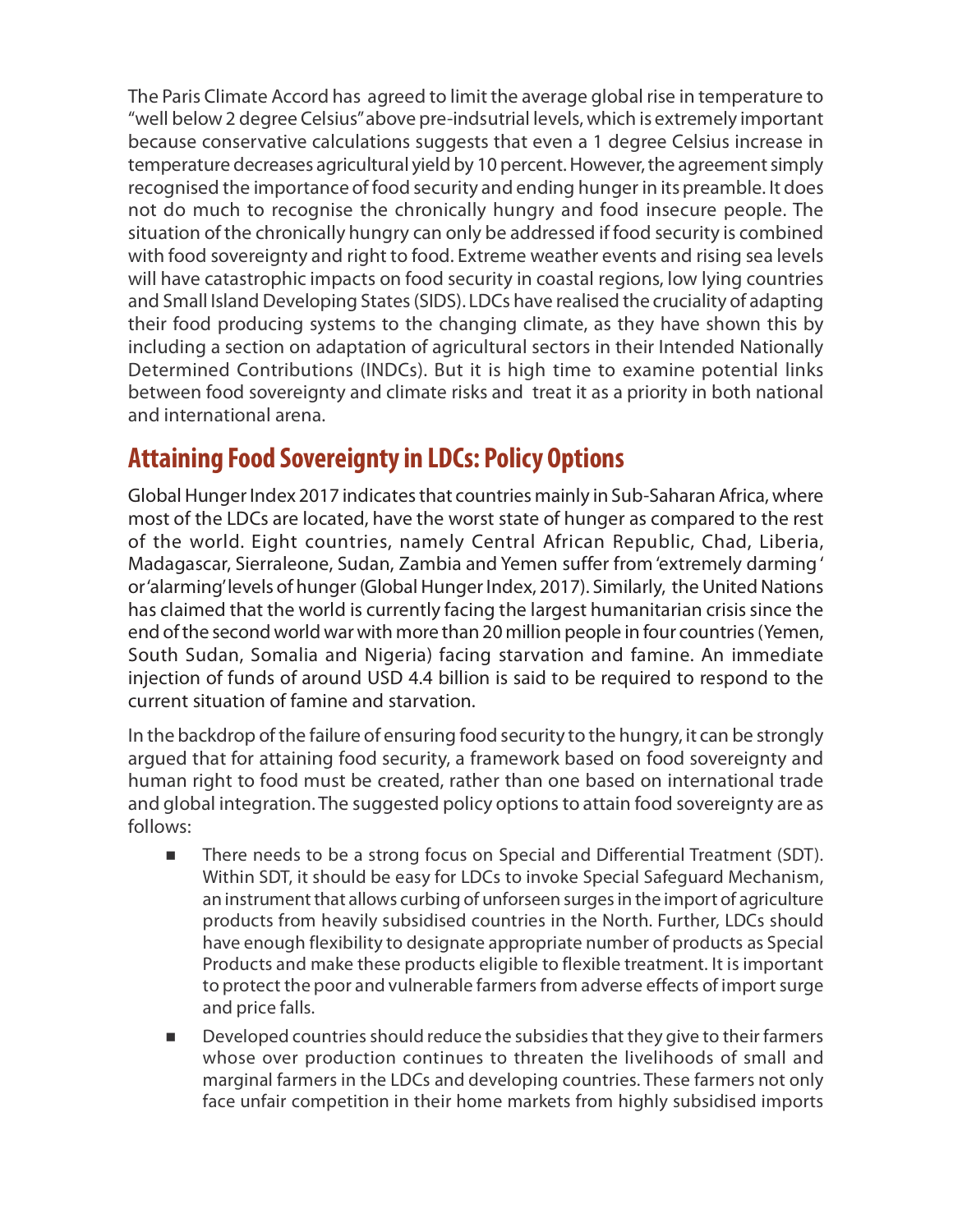from developed countries but their prospects for exports to a third country gets severely constrained because of price depression in the international market.

- Food dumping that is carried out in LDCs by developed countries in the name of Export Subsidies must be stopped. Countries which can afford to subsidise exports take markets away from, and put at a disadvantage to low cost producers from poorer countries who in fact are more efficient producers. Resulting unequal competition destroys the agricultural sector in developing countries. Elimination of export subsidies are particilarly important to LDC local producers and local exportes who cannot afford to compete with treasuries and corporation of the US and the EU.
- Public procurement and public stockholding are invaluable instrumentalities to sustain the food security programmes in LDCs because it not only ensures cheap subsidised food to millions of urban and rural poor and hungry, but it also guarantees a price support mechanism to millions of its small scale resource poor farmers. It should not come under any kind of restriction.
- Cotton growers in the C4 countries (Benin, Mali, Chad and Burkina Faso) face major challenge in marketing their produce because of restricted access and the heavy subsidies by the USA to their cotton growers. They should be provided relief through timely reduction of subsidies to cotton growers of developed countries like the US.
- Governments must make pro-poor investments and growth in the agriculture sector. Susbsitance farming must be the base of agricultural practices rather than large scale commercial plantation. Besides, the knowledge of indigenous people and their legal rights to territories must be protected.
- **EXEC** DUCs needs to strengthen their institutional capacity by forming independent bodies that formulates food and nutrition related policies and oversees their implementation on the ground.
- **Smallholder food producers must be supported in creating local markets, which** can be done through linking rural and urban areas, to increase their income and strengthen the local economy. Links between smallholder and local, national and regional markets need to be created. They must have access to information on prices whereby they can effectively engage in markets.
- Smallholder food producers should have access to non-debt creating credit.
- Concrete steps need to be taken to ensure that dignified access to land and water rights of small scale and subsistence farmers are not violated. Registration programmes that secure land tenure and guarantee protection from eviction are key to safeguarding their rights.
- Regulatory instruments that bridge the gaps in economic and political power that divide smallholders and their organisations from other contracting organisation should be in place.
- There should be policies to provide incentives for technologies that create jobs for landless people rather than reducing employment. Likewise policies aimed at stimulating investments – both foreign and domestic – should provide incentives for investment in labour intensive ventures rather than capital intensive projects.